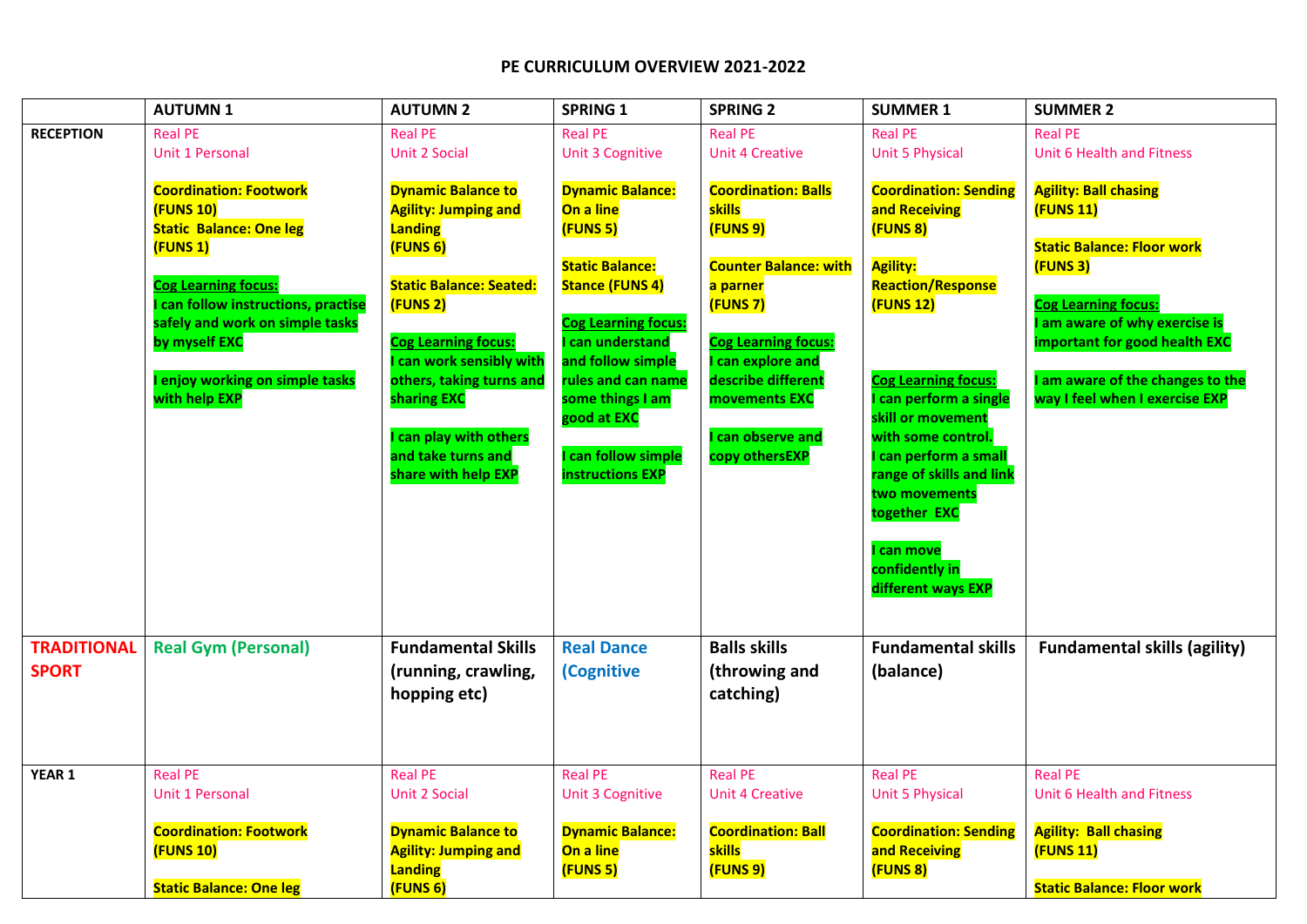|                                    | $($ FUNS 1 $)$<br><b>Cog Learning focus</b><br>I try several times if at first I don't<br>succeed and I ask for help when<br>appropriate EXC<br>I can follow instructions, practise<br>safely and work on simple tasks<br>by myself EXP<br>I enjoy working on simple tasks<br>with help WT | <b>Static Balance: Seated</b><br>(FUNS 2)<br><b>Cog Learning focus</b><br>I can help praise and<br>encourage others in<br>their learning EXC<br>can work sensibly with<br>others, taking turns and<br>sharingEXP<br>I can play with others<br>and take turns and<br>share with help WT | <b>Static Balance:</b><br><b>Stance</b><br>(FUNS 4)<br><b>Cog Learning focus</b><br>can begin to order<br>instructions,<br>movements and<br>skills. With help I<br>can recognise<br>similarities and<br>differences in<br>performance and I<br>can explain why<br>someone is working<br>or performing well<br><b>EXC</b><br>can understand<br>and follow simple<br>rules and can name<br>some things I am<br>good at EXP<br>can follow simple<br>instructions WT | <b>Counter Balance: with</b><br>a partner<br>(FUNS 7)<br><b>Cog Learning focus</b><br>can begin to<br>compare my<br>movements and skills<br>with those of others.<br>can select and link<br>movements together<br>to fit a theme EXC<br>can explore and<br>describe different<br>movements EXP<br>can observe and<br>copy others WT | <b>Agility:</b><br><b>Reaction/Response</b><br><b>(FUNS 12)</b><br><b>Cog Learning focus</b><br>can perform a range<br>of skills with some<br>control and<br>consistency. I can<br>perform a sequence of<br>movements with<br>some changes in level,<br>direction or speed EXC<br>can perform a single<br>skill or movement<br>with some control.<br>can perform a small<br>range of skills and link<br>two movements<br>together EXP<br>can move<br>confidently in<br>different ways WT | (FUNS 3)<br><b>Cog Learning focus</b><br>can say how my body feels before,<br>during and after exercise. I use<br>equipment appropriately and move<br>and land safely EXC<br>am aware of why exercise is<br>important for good health EXP<br>am aware of the changes to the<br>way I feel when I exercise WT |
|------------------------------------|--------------------------------------------------------------------------------------------------------------------------------------------------------------------------------------------------------------------------------------------------------------------------------------------|----------------------------------------------------------------------------------------------------------------------------------------------------------------------------------------------------------------------------------------------------------------------------------------|------------------------------------------------------------------------------------------------------------------------------------------------------------------------------------------------------------------------------------------------------------------------------------------------------------------------------------------------------------------------------------------------------------------------------------------------------------------|-------------------------------------------------------------------------------------------------------------------------------------------------------------------------------------------------------------------------------------------------------------------------------------------------------------------------------------|------------------------------------------------------------------------------------------------------------------------------------------------------------------------------------------------------------------------------------------------------------------------------------------------------------------------------------------------------------------------------------------------------------------------------------------------------------------------------------------|--------------------------------------------------------------------------------------------------------------------------------------------------------------------------------------------------------------------------------------------------------------------------------------------------------------|
| <b>TRADITIONAL</b><br><b>SPORT</b> | <b>Real Gym (Personal)</b>                                                                                                                                                                                                                                                                 | <b>Ball skills - Netball</b><br>(catching/throwing)                                                                                                                                                                                                                                    | <b>Real Dance</b><br>(Cognitive)                                                                                                                                                                                                                                                                                                                                                                                                                                 | <b>Ball skills</b><br>(Football) -<br>footwork                                                                                                                                                                                                                                                                                      | <b>Ball skills/agility</b><br>(Kwik cricket)                                                                                                                                                                                                                                                                                                                                                                                                                                             | <b>Athletics</b>                                                                                                                                                                                                                                                                                             |
| <b>YEAR 2</b>                      | <b>Real PE</b><br><b>Unit 1 Personal</b>                                                                                                                                                                                                                                                   | <b>Real PE</b><br><b>Unit 2 Social</b>                                                                                                                                                                                                                                                 | <b>Real PE</b><br><b>Unit 3 Cognitive</b>                                                                                                                                                                                                                                                                                                                                                                                                                        | <b>Real PE</b><br><b>Unit 4 Creative</b>                                                                                                                                                                                                                                                                                            | <b>Real PE</b><br><b>Unit 5 Physical</b>                                                                                                                                                                                                                                                                                                                                                                                                                                                 | <b>Real PE</b><br>Unit 6 Health and Fitness                                                                                                                                                                                                                                                                  |
|                                    | <b>Coordination: Footwork</b><br>$($ FUNS 10 $)$<br><b>Static Balance: One leg</b><br>(FUNS 1)                                                                                                                                                                                             | <b>Dynamic Balance to</b><br><b>Agility: Jumping and</b><br>Landing<br>(FUNS 6)<br><b>Static Balance: Seated</b>                                                                                                                                                                       | <b>Dynamic Balance:</b><br>On a line<br>(FUNS 5)<br><b>Static Balance:</b><br><b>Stance</b>                                                                                                                                                                                                                                                                                                                                                                      | <b>Coordination: Balls</b><br>skills<br>(FUNS 9)<br><b>Counter Balance: with</b><br>a partner                                                                                                                                                                                                                                       | <b>Coordination: Sending</b><br>and Receiving<br>(FUNS 8)                                                                                                                                                                                                                                                                                                                                                                                                                                | <b>Agility: Ball chasing</b><br>(FUNS 11)<br><b>Static Balance: Floor work</b><br>(FUNS 3)                                                                                                                                                                                                                   |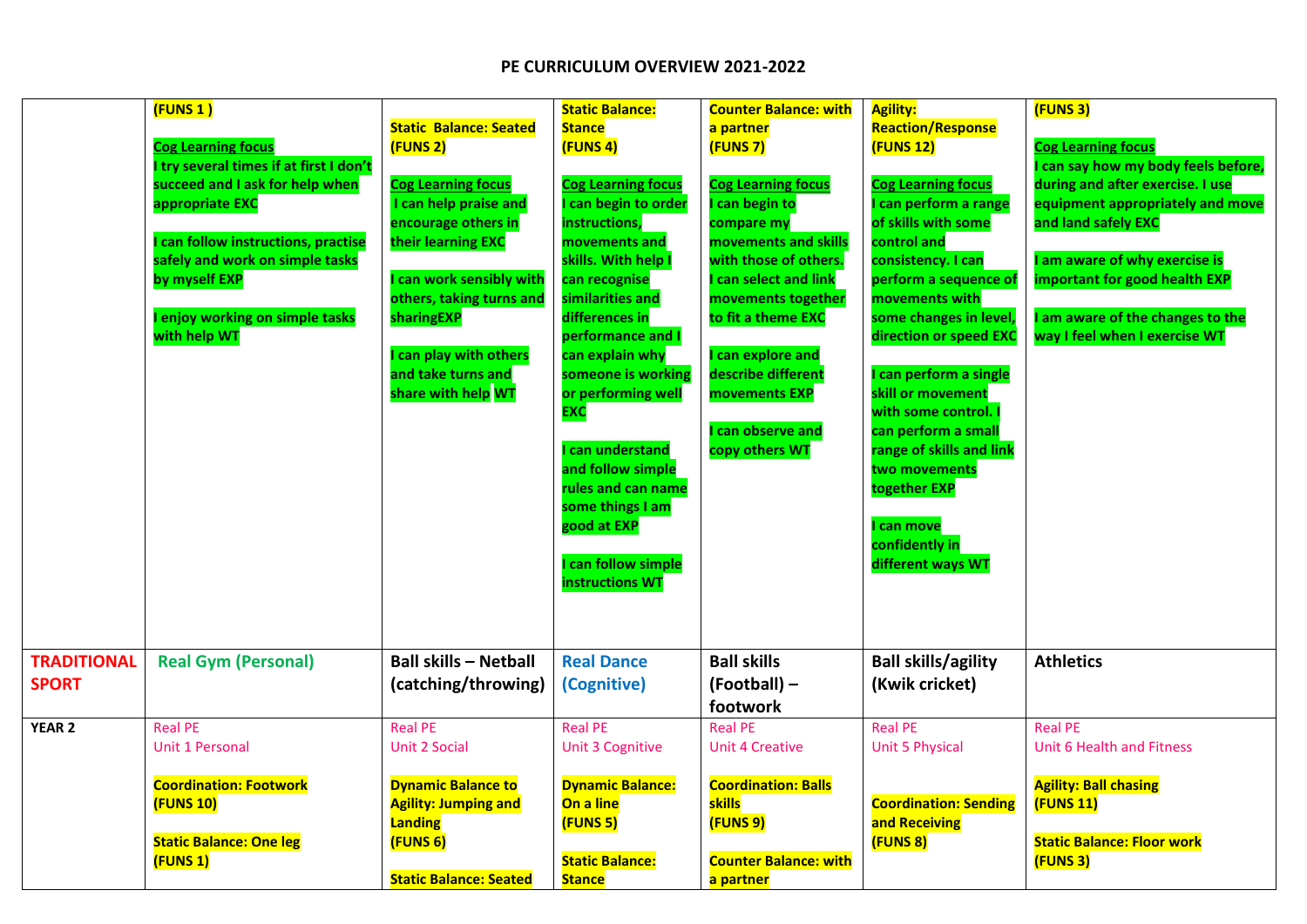| <b>TRADITIONAL</b> | <b>Cog Learning focus</b><br>know where I am with my<br>learning and I have begun to<br>challenge myself EXC<br>try several times if at first I don't<br>succeed and I ask for help when<br>appropriate EXP<br>can follow instructions, practise<br>safely and work on simple tasks<br>by myself WT<br><b>Balls skills</b> | (FUNS 2)<br><b>Cog Learning focus</b><br>show patience and<br>support others,<br>listening well to them<br>about our work. I am<br>happy to show and tell<br>them about my ideas<br><b>EXC</b><br>can help praise and<br>encourage others in<br>their learning EXP<br>can work sensibly with<br>others, taking turns and<br>sharing WT<br><b>Real Gym (Social)</b> | (FUNS 4)<br><b>Cog Learning focus</b><br>can understand<br>the simple tactics of<br>attacking and<br>defending. I can<br>explain what I am<br>doing well and I<br>have begun to<br>identify areas for<br><b>improvement EXC</b><br>can begin to order<br>instructions,<br>movements and<br>skills. With help I<br>can recognise<br>similarities and<br>differences in<br>performance and I<br>can explain why<br>someone is working<br>or performing well<br><b>EXP</b><br>can understand<br>and follow simple<br>rules and can name<br>some things I am<br>good at WT<br><b>Tag Ruby</b> | (FUNS 7)<br><b>Cog Learning focus</b><br>l can make up my own<br>rules and versions of<br>activities. I can<br>respond differently to<br>a variety of tasks or<br>music and I can<br>recognise similarities<br>and differences in<br>movements and<br>expression EXC<br>I can begin to<br>compare my<br>movements and skills<br>with those of others. I<br>can select and link<br>movements together<br>to fit a theme EXP<br><b>I</b> can explore and<br>describe different<br>movements WT<br><b>Real Dance</b> | <b>Agility:</b><br><b>Reaction/Response</b><br><b>(FUNS 12)</b><br><b>Cog Learning focus</b><br>I can perform and<br>repeat longer<br>sequences with clear<br>shapes and controlled<br>movement. I can<br>select and apply a<br>range of skills with<br>good control and<br>consistency EXC<br>I can perform a range<br>of skills with some<br>control and<br>consistency. I can<br>perform a sequence of<br>movements with<br>some changes in level,<br>direction or speed EXP<br>I can perform a single<br>skill or movement<br>with some control. I<br>can perform a small<br>range of skills and link<br>two movements<br>together WT<br><b>Ball skills/agility</b> | <b>Cog Learning focus</b><br>can describe how and why my<br>body feels during and after<br>exercise. I can explain why we need<br>to warm up and cool down EXC<br>I can say how my body feels before,<br>during and after exercise. I use<br>equipment appropriately and move<br>and land safely EXP<br>am aware of why exercise is<br>important for good health WT<br><b>Athletics</b> |
|--------------------|----------------------------------------------------------------------------------------------------------------------------------------------------------------------------------------------------------------------------------------------------------------------------------------------------------------------------|--------------------------------------------------------------------------------------------------------------------------------------------------------------------------------------------------------------------------------------------------------------------------------------------------------------------------------------------------------------------|-------------------------------------------------------------------------------------------------------------------------------------------------------------------------------------------------------------------------------------------------------------------------------------------------------------------------------------------------------------------------------------------------------------------------------------------------------------------------------------------------------------------------------------------------------------------------------------------|-------------------------------------------------------------------------------------------------------------------------------------------------------------------------------------------------------------------------------------------------------------------------------------------------------------------------------------------------------------------------------------------------------------------------------------------------------------------------------------------------------------------|-------------------------------------------------------------------------------------------------------------------------------------------------------------------------------------------------------------------------------------------------------------------------------------------------------------------------------------------------------------------------------------------------------------------------------------------------------------------------------------------------------------------------------------------------------------------------------------------------------------------------------------------------------------------------|-----------------------------------------------------------------------------------------------------------------------------------------------------------------------------------------------------------------------------------------------------------------------------------------------------------------------------------------------------------------------------------------|
| <b>SPORT</b>       | (catching/throwing/passing)<br><b>Basketball</b>                                                                                                                                                                                                                                                                           |                                                                                                                                                                                                                                                                                                                                                                    |                                                                                                                                                                                                                                                                                                                                                                                                                                                                                                                                                                                           | (Health and<br><b>Fitness)</b>                                                                                                                                                                                                                                                                                                                                                                                                                                                                                    | (Kwik Cricket)                                                                                                                                                                                                                                                                                                                                                                                                                                                                                                                                                                                                                                                          |                                                                                                                                                                                                                                                                                                                                                                                         |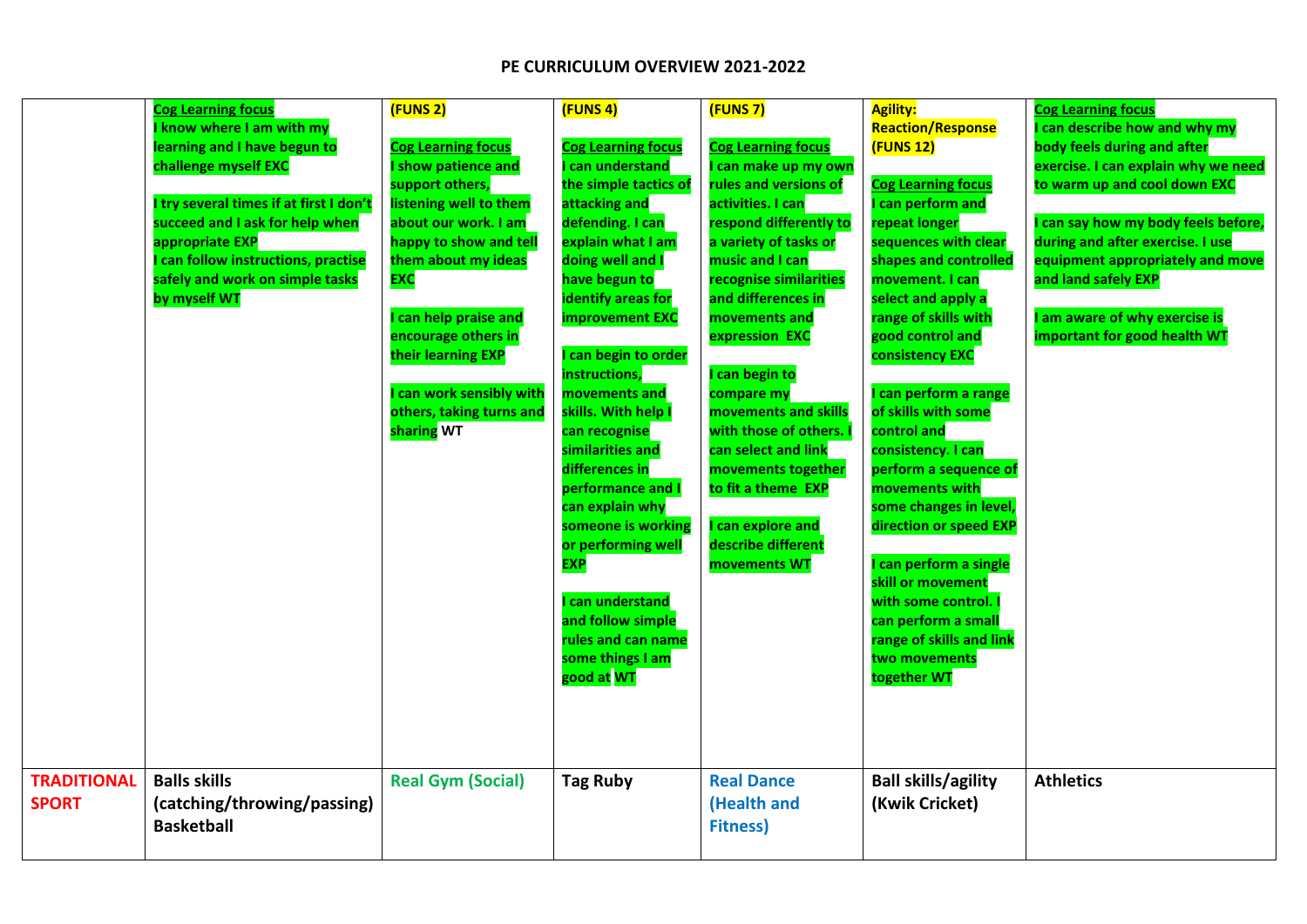| YEAR <sub>3</sub> | <b>Real PE</b>                          | <b>Real PE</b>                | <b>Real PE</b>            | <b>Real PE</b>               | <b>Real PE</b>               | <b>Real PE</b>                      |
|-------------------|-----------------------------------------|-------------------------------|---------------------------|------------------------------|------------------------------|-------------------------------------|
|                   | Unit 1 Personal                         | <b>Unit 2 Social</b>          | <b>Unit 3 Cognitive</b>   | <b>Unit 4 Creative</b>       | <b>Unit 5 Physical</b>       | Unit 6 Health and Fitness           |
|                   |                                         |                               |                           |                              |                              |                                     |
|                   | <b>Coordination: Footwork</b>           | <b>Dynamic Balance to</b>     | <b>Dynamic Balance:</b>   |                              | <b>Agility:</b>              | <b>Agility: Ball chasing</b>        |
|                   | <b>(FUNS 10)</b>                        | <b>Agility: Jumping and</b>   | On a line                 | <b>Coordination: Sending</b> | <b>Reaction/Response</b>     | (FUNS 11)                           |
|                   |                                         | Landing                       | (FUNS 5)                  | and receiving                | <b>(FUNS 12)</b>             |                                     |
|                   | <b>Static balance: One leg</b>          | (FUNS 6)                      |                           | (FUNS 8)                     |                              | <b>Static Balance: Stance</b>       |
|                   | (FUNS 1)                                |                               | <b>Coordination: Ball</b> |                              | <b>Static Balance: Floor</b> | (FUNS 4)                            |
|                   |                                         | <b>Static Balance: Seated</b> | skills                    | <b>Counter Balance: with</b> | work                         |                                     |
|                   | <b>Cog Learning focus</b>               | (FUNS 2)                      | (FUNS 9)                  | a partner                    | (FUNS <sub>3</sub> )         | <b>Cog Learning focus</b>           |
|                   | I cope well and react positively        |                               |                           | (FUNS 7)                     |                              | can describe the basic fitness      |
|                   | when things become difficult.EXC        | <b>Cog Learning focus</b>     | <b>Cog Learning focus</b> |                              | <b>Cog Learning focus</b>    | components and explain how often    |
|                   |                                         | cooperate well with           | can understand            | <b>Cog Learning focus</b>    | can perform a                | and how long I should exercise to   |
|                   | I can persevere with a task and I       | others and give helpful       | ways (criteria) to        | <b>can link actions and</b>  | variety of movements         | be healthy. I can record and        |
|                   | can improve my performance              | feedback. I help              | judge performance         | develop sequences of         | and skills with good         | monitor how hard I am working EXC   |
|                   | through regular practice                | organise roles and            | and I can identify        | movements that               | body tension. I can          |                                     |
|                   | I know where I am with my               | responsibilities and I        | specific parts to         | express my own               | link actions together        | I can describe how and why my       |
|                   | learning and I have begun to            | can guide a small group       | continue to work          | ideas. I can change          | so that they flow in         | body feels during and after         |
|                   | challenge myself EXP                    | through a task EXC            | upon. I can use my        | tactics, rules or tasks      | running, jumping and         | exercise. I can explain why we need |
|                   |                                         |                               | awareness of space        | to make activities           | throwing activities          | to warm up and cool down EXP        |
|                   | I try several times if at first I don't | show patience and             | and others to make        | more fun or                  | EXC                          |                                     |
|                   | succeed and I ask for help when         | support others,               | good decisions EXP        | challenging EXC              |                              | can say how my body feels before,   |
|                   | appropriate WT                          | listening well to them        |                           |                              | can perform and              | during and after exercise. I use    |
|                   |                                         | about our work. I am          | <b>can understand</b>     | can make up my own           | repeat longer                | equipment appropriately and move    |
|                   |                                         | happy to show and tell        | the simple tactics of     | rules and versions of        | sequences with clear         | and land safely WT                  |
|                   |                                         | them about my ideas           | attacking and             | activities. I can            | shapes and controlled        |                                     |
|                   |                                         | <b>EXP</b>                    | defending. I can          | respond differently to       | movement. I can              |                                     |
|                   |                                         |                               | explain what I am         | a variety of tasks or        | select and apply a           |                                     |
|                   |                                         | can help praise and           | doing well and I          | music and I can              | range of skills with         |                                     |
|                   |                                         | encourage others in           | have begun to             | recognise similarities       | good control and             |                                     |
|                   |                                         | their learning WT             | identify areas for        | and differences in           | consistency EXP              |                                     |
|                   |                                         |                               | <b>improvement EXC</b>    | movements and                |                              |                                     |
|                   |                                         |                               |                           | expression EXP               | can perform a range          |                                     |
|                   |                                         |                               | can begin to order        |                              | of skills with some          |                                     |
|                   |                                         |                               | instructions,             | can begin to                 | control and                  |                                     |
|                   |                                         |                               | movements and             | compare my                   | consistency. I can           |                                     |
|                   |                                         |                               | skills. With help I       | movements and skills         | perform a sequence of        |                                     |
|                   |                                         |                               | can recognise             | with those of others.        | movements with               |                                     |
|                   |                                         |                               | similarities and          | can select and link          | some changes in level,       |                                     |
|                   |                                         |                               | differences in            | movements together           | direction or speed WT        |                                     |
|                   |                                         |                               | performance and I         | to fit a theme WT            |                              |                                     |
|                   |                                         |                               | can explain why           |                              |                              |                                     |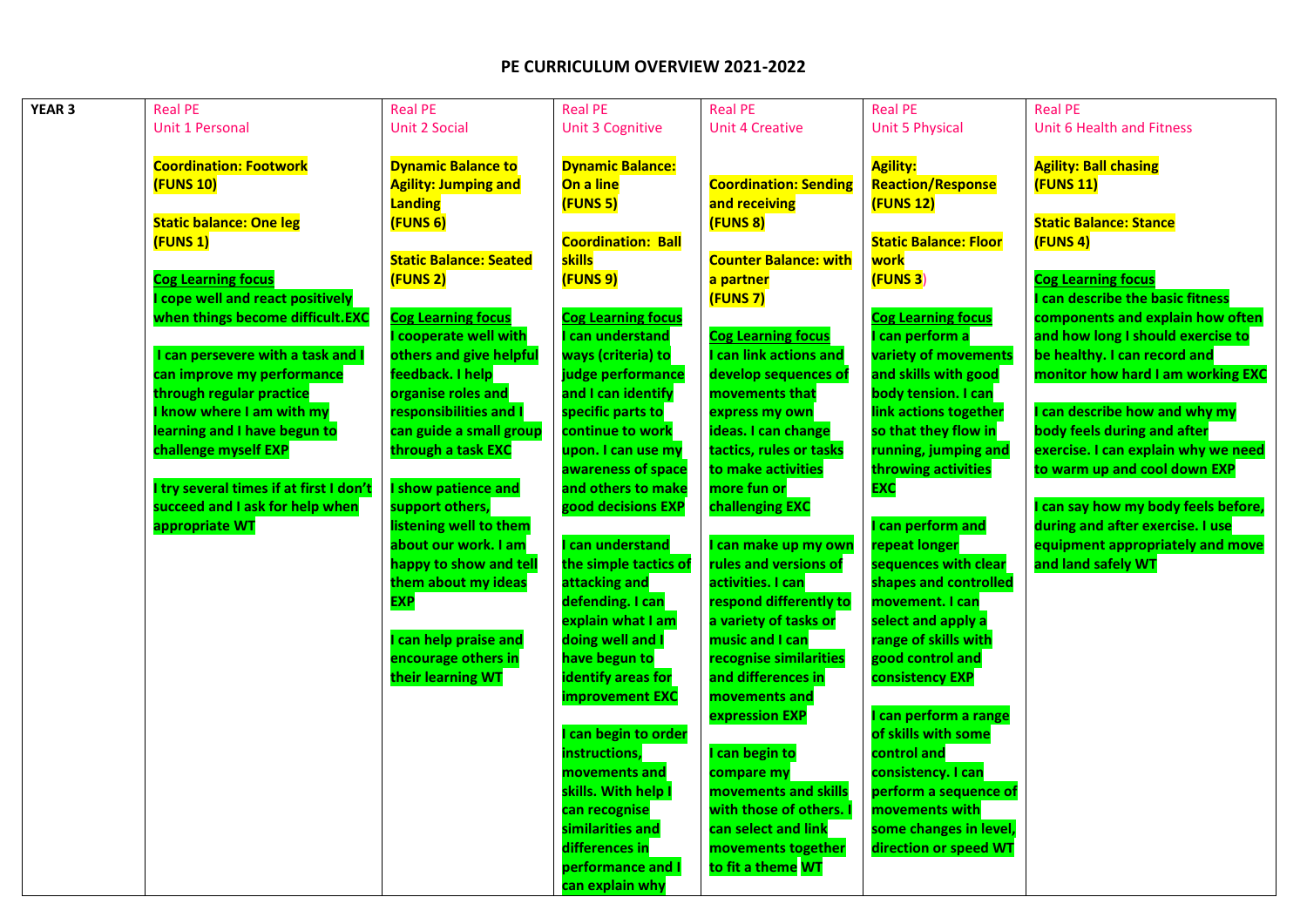|                                    |                                                                                                                                                                                                                                                                                                                                                                                                                                                                                          |                                                                                                                                                                                                                                                                                                                                                                                                                                                                                                   | someone is working<br>or performing well<br><b>WT</b>                                                                                                                                                                                                                                                                                                                                                                                                                                          |                                                                                                                                                                                                                                                                                                                                                                                                                                                                                                                                                                            |                                                                                                                                                                                                                                                                                                                                                                                                                                                                                                                 |                                                                                                                                                                                                                                                                                                                                                                                                                                                                                                                                                                               |
|------------------------------------|------------------------------------------------------------------------------------------------------------------------------------------------------------------------------------------------------------------------------------------------------------------------------------------------------------------------------------------------------------------------------------------------------------------------------------------------------------------------------------------|---------------------------------------------------------------------------------------------------------------------------------------------------------------------------------------------------------------------------------------------------------------------------------------------------------------------------------------------------------------------------------------------------------------------------------------------------------------------------------------------------|------------------------------------------------------------------------------------------------------------------------------------------------------------------------------------------------------------------------------------------------------------------------------------------------------------------------------------------------------------------------------------------------------------------------------------------------------------------------------------------------|----------------------------------------------------------------------------------------------------------------------------------------------------------------------------------------------------------------------------------------------------------------------------------------------------------------------------------------------------------------------------------------------------------------------------------------------------------------------------------------------------------------------------------------------------------------------------|-----------------------------------------------------------------------------------------------------------------------------------------------------------------------------------------------------------------------------------------------------------------------------------------------------------------------------------------------------------------------------------------------------------------------------------------------------------------------------------------------------------------|-------------------------------------------------------------------------------------------------------------------------------------------------------------------------------------------------------------------------------------------------------------------------------------------------------------------------------------------------------------------------------------------------------------------------------------------------------------------------------------------------------------------------------------------------------------------------------|
| <b>TRADITIONAL</b><br><b>SPORT</b> | <b>Netball</b>                                                                                                                                                                                                                                                                                                                                                                                                                                                                           | Hockey                                                                                                                                                                                                                                                                                                                                                                                                                                                                                            | <b>Real Gym</b><br>(Cognitive)                                                                                                                                                                                                                                                                                                                                                                                                                                                                 | <b>Football</b>                                                                                                                                                                                                                                                                                                                                                                                                                                                                                                                                                            | <b>Real Dance</b><br>(Physical)                                                                                                                                                                                                                                                                                                                                                                                                                                                                                 | <b>Rounders/Athletics</b>                                                                                                                                                                                                                                                                                                                                                                                                                                                                                                                                                     |
| <b>YEAR4</b>                       | <b>Real PE</b><br><b>Unit 1 Personal</b>                                                                                                                                                                                                                                                                                                                                                                                                                                                 | <b>Real PE</b><br><b>Unit 2 Social</b>                                                                                                                                                                                                                                                                                                                                                                                                                                                            | <b>Real PE</b><br><b>Unit 3 Cognitive</b>                                                                                                                                                                                                                                                                                                                                                                                                                                                      | <b>Real PE</b><br><b>Unit 4 Creative</b>                                                                                                                                                                                                                                                                                                                                                                                                                                                                                                                                   | <b>Real PE</b><br><b>Unit 5 Physical</b>                                                                                                                                                                                                                                                                                                                                                                                                                                                                        | <b>Real PE</b><br>Unit 6 Health and Fitness                                                                                                                                                                                                                                                                                                                                                                                                                                                                                                                                   |
|                                    | <b>Coordination: Footwork</b><br><b>(FUNS 10)</b><br><b>Static Balance: One Leg</b><br>(FUNS 1)<br><b>Cog Learning Focus</b><br>cope well and react positively<br>when things become difficult.<br>can persevere with a task and<br>can improve my performance<br>through regular practice EXC<br><b>know where I am with my</b><br>learning and I have begun to<br>challenge myself EXP<br>I try several times if at first I don't<br>succeed and I ask for help when<br>appropriate WT | <b>Dynamic Balance to</b><br><b>Agility; Jumping and</b><br>Landing<br>(FUNS 6)<br><b>Static Balance: Seated</b><br>(FUNS 2)<br><b>Cog Learning focus</b><br>I cooperate well with<br>others and give helpful<br>feedback. I help<br>organise roles and<br>responsibilities and I<br>can guide a small group<br>through a task EXC<br>I can show patience<br>and support others,<br>listening well to them<br>about our work. I am<br>happy to show and tell<br>them about my ideas<br><b>EXP</b> | <b>Dynamic Balance:</b><br>On a line<br>(FUNS 5)<br><b>Coordination: Ball</b><br>skills<br>(FUNS 9)<br><b>Cog Learning focus</b><br>can understand<br>ways (criteria) to<br>judge performance<br>and I can identify<br>specific parts to<br>continue to work<br>upon. I can use my<br>awareness of space<br>and others to make<br>good decisions EXC<br>can understand<br>the simple tactics of<br>attacking and<br>defending. I can<br>explain what I am<br>doing well and I<br>have begun to | <b>Coordination: Sending</b><br>and Receiving<br>(FUNS 8)<br><b>Counter Balance: with</b><br>a partner<br>(FUNS 7)<br><b>Cog Learning focus</b><br>can link actions and<br>develop sequences of<br>movements that<br>express my own<br>ideas. I can change<br>tactics, rules or tasks<br>to make activities<br>more fun or<br>challenging EXC<br>can make up my own<br>rules and versions of<br>activities. I can<br>respond differently to<br>a variety of tasks or<br>music and I can<br>recognise similarities<br>and differences in<br>movements and<br>expression EXP | <b>Agility: Reaction and</b><br>Response<br><b>(FUNS 12)</b><br><b>Static Balance: Floor</b><br>work<br>(FUNS 3)<br><b>Cog Learning focus</b><br>I I can perform a<br>variety of movements<br>and skills with good<br>body tension. I can<br>link actions together<br>so that they flow in<br>running, jumping and<br>throwing activities<br><b>EXC</b><br>I can perform and<br>repeat longer<br>sequences with clear<br>shapes and controlled<br>movement. I can<br>select and apply a<br>range of skills with | <b>Agility: Ball chasing</b><br>(FUNS 11)<br><b>Static Balance: Stance</b><br>(FUNS 4)<br><b>Cog Learning focus</b><br>can describe the basic fitness<br>components and explain how often<br>and how long I should exercise to<br>be healthy. I can record and<br>monitor how hard I am working EXC<br>I can describe how and why my<br>body feels during and after<br>exercise. I can explain why we need<br>to warm up and cool down EXP<br>can say how my body feels before,<br>during and after exercise. I use<br>equipment appropriately and move<br>and land safely WT |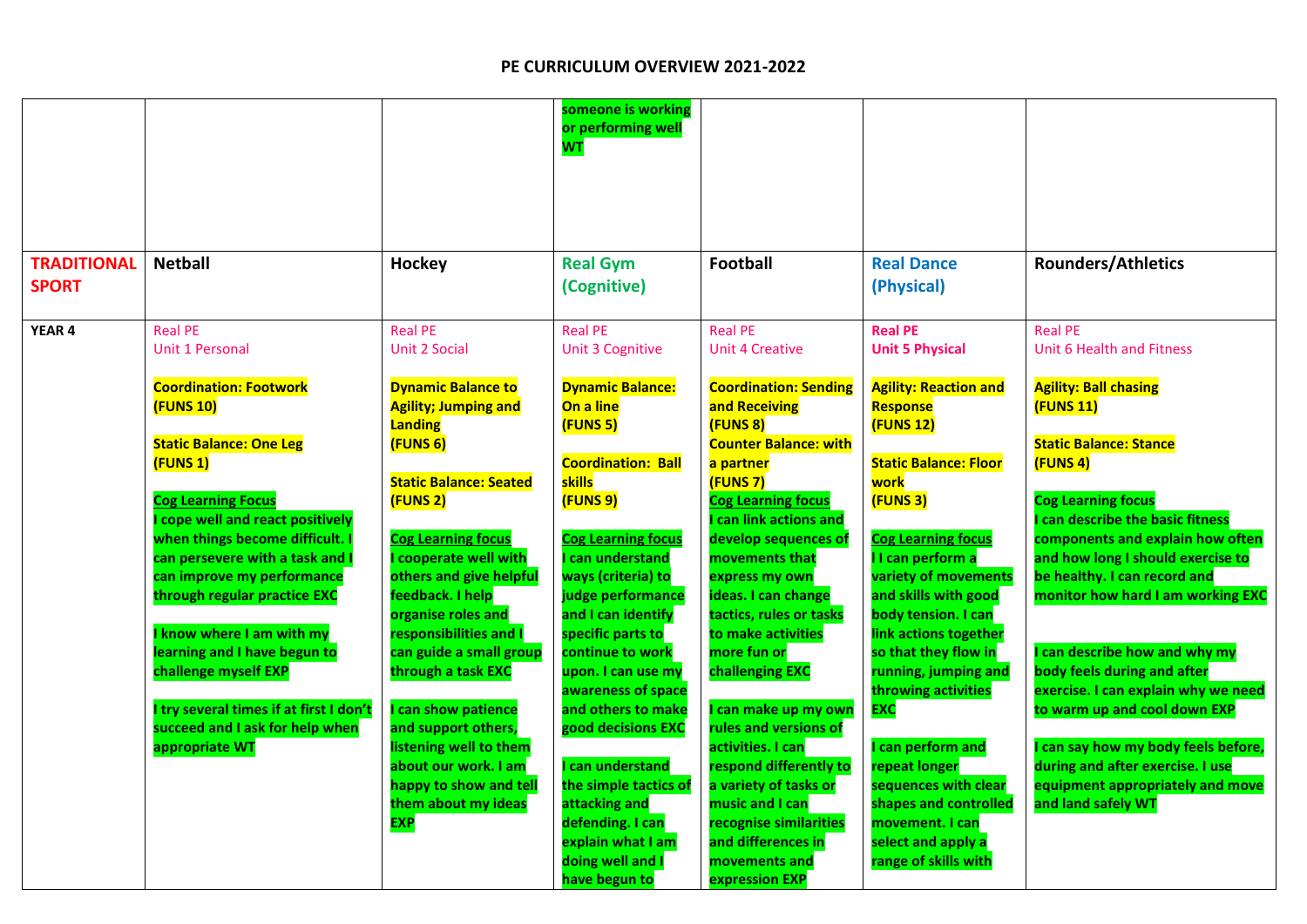|                    |                                                | can help praise and<br>encourage others in<br>their learning WT | identify areas for<br>improvement EXP<br>can begin to order<br>instructions,<br>movements and<br>skills. With help I<br>can recognise<br>similarities and<br>differences in<br>performance and I<br>can explain why<br>someone is working<br>or performing well<br><b>WT</b> | I can begin to<br>compare my<br>movements and skills<br>with those of others. I<br>can select and link<br>movements together<br>to fit a theme WT | good control and<br>consistency EXP<br>can perform a range<br>of skills with some<br>control and<br>consistency. I can<br>perform a sequence of<br>movements with<br>some changes in level,<br>direction or speed WT |                                                                   |
|--------------------|------------------------------------------------|-----------------------------------------------------------------|------------------------------------------------------------------------------------------------------------------------------------------------------------------------------------------------------------------------------------------------------------------------------|---------------------------------------------------------------------------------------------------------------------------------------------------|----------------------------------------------------------------------------------------------------------------------------------------------------------------------------------------------------------------------|-------------------------------------------------------------------|
| <b>TRADITIONAL</b> | <b>Basketball</b>                              | <b>Tag Rugby</b>                                                | Hockey                                                                                                                                                                                                                                                                       | <b>Real Gym</b>                                                                                                                                   | <b>Tennis</b>                                                                                                                                                                                                        | <b>Real Dance (Health and</b>                                     |
| <b>SPORT</b>       |                                                |                                                                 |                                                                                                                                                                                                                                                                              | (Creative)                                                                                                                                        |                                                                                                                                                                                                                      | <b>Fitness)</b>                                                   |
|                    |                                                |                                                                 |                                                                                                                                                                                                                                                                              |                                                                                                                                                   |                                                                                                                                                                                                                      | Swimming - Two week<br>intensive<br><b>Athletics</b>              |
| <b>YEAR 5</b>      | <b>Real PE</b>                                 | <b>Real PE</b>                                                  | <b>Real PE</b>                                                                                                                                                                                                                                                               | <b>Real PE</b>                                                                                                                                    | <b>Real PE</b>                                                                                                                                                                                                       | <b>Real PE</b>                                                    |
|                    | Unit 1 Cognitive                               | <b>Unit 2 Creative</b>                                          | <b>Unit 3 Social</b>                                                                                                                                                                                                                                                         | <b>Unit 4 Physical</b>                                                                                                                            | Unit 5 Health and<br><b>Fitness</b>                                                                                                                                                                                  | <b>Unit 6 Personal</b>                                            |
|                    | <b>Coordination: Ball Skills</b>               | <b>Static Balance: Seated</b>                                   | <b>Dynamic Balance:</b>                                                                                                                                                                                                                                                      | <b>Static Balance: One</b>                                                                                                                        |                                                                                                                                                                                                                      | <b>Agility: Ball chasing</b>                                      |
|                    | (FUNS 9)                                       | (FUNS 2)                                                        | On a line<br>(FUNS 5)                                                                                                                                                                                                                                                        | Leg<br>(FUNS 1)                                                                                                                                   | <b>Static Balance: Stance</b><br>(FUNS 4)                                                                                                                                                                            | <b>(FUNS 11)</b>                                                  |
|                    | <b>Agility: Reaction/Response</b>              | <b>Static Balance: Floor</b>                                    |                                                                                                                                                                                                                                                                              |                                                                                                                                                   |                                                                                                                                                                                                                      | <b>Coordination: Sending and</b>                                  |
|                    | (FUNS 12)                                      | work                                                            | <b>Counter Balance:</b>                                                                                                                                                                                                                                                      | <b>Dynamic Balance to</b>                                                                                                                         | <b>Coordination:</b>                                                                                                                                                                                                 | <b>Receiving</b>                                                  |
|                    | <b>Cog Learning focus:</b>                     | (FUNS 3)                                                        | <b>With a partner</b><br>(FUNS 7)                                                                                                                                                                                                                                            | <b>Agility: Jumping and</b><br>Landing                                                                                                            | <b>Footwork</b><br>(FUNS10)                                                                                                                                                                                          | <b>FUNS 8)</b>                                                    |
|                    | I can review, analyse and                      | <b>Cog Learning focus:</b>                                      |                                                                                                                                                                                                                                                                              | <b>FUNS 6)</b>                                                                                                                                    |                                                                                                                                                                                                                      | <b>Cog Learning focus:</b>                                        |
|                    | evaluate my own and others'                    | I can effectively                                               | <b>Cog Learning focus:</b>                                                                                                                                                                                                                                                   |                                                                                                                                                   | <b>Cog Learning focus:</b>                                                                                                                                                                                           | I can create my own learning                                      |
|                    | strengths and<br>weaknesses and I can read and | disguise what I am<br>about to do next.                         | can involve<br>others and                                                                                                                                                                                                                                                    | <b>Cog Learning focus:</b><br><b>can effectively</b>                                                                                              | can explain how<br>individuals need                                                                                                                                                                                  | plan and revise that plan when                                    |
|                    | react to different game situations             | can use variety and                                             | motivate those                                                                                                                                                                                                                                                               | transfer skills and                                                                                                                               | different types and                                                                                                                                                                                                  | necessary. I can accept critical<br>feedback and make changes EXC |
|                    | as they                                        |                                                                 | around me to                                                                                                                                                                                                                                                                 | movements across a                                                                                                                                | levels of fitness to                                                                                                                                                                                                 |                                                                   |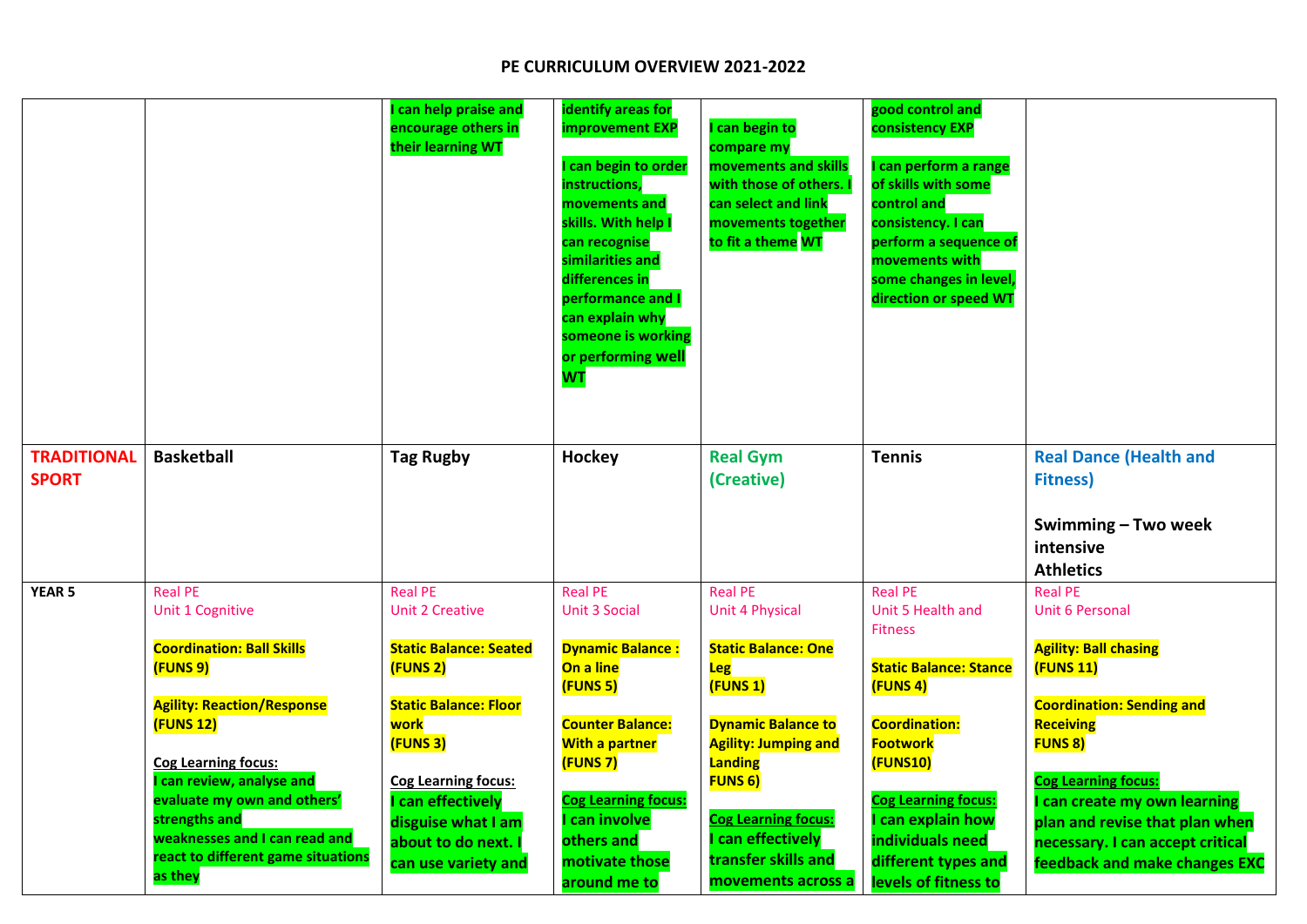|                                    | develop EXC<br>have a clear idea of how to<br>develop my own and others'<br>work. I can<br>recognise and suggest patterns of<br>play which will increase chances<br>success and I can develop<br>methods to outwit opponents<br><b>EXP</b><br>can understand ways (criteria)<br>to judge performance and I can<br>identify<br>specific parts to continue to work<br>upon. I can use my awareness of<br>space<br>and others to make good<br>decisions WT | creativity to engage<br>an audience EXC<br>can respond<br>imaginatively to<br>different situations,<br>adapting and<br>adjusting my skills,<br>movements or tactics<br>so they are different<br>from or in contrast to<br>others EXP<br>can link actions and<br>develop sequences of<br>movements that<br>express my own<br>ideas. I can change<br>tactics, rules or tasks<br>to make activities<br>more fun or<br>challenging WT | perform better<br><b>EXC</b><br>can give and<br>receive sensitive<br>feedback to<br>improve myself<br>and others. I can<br>negotiate and<br>collaborate<br>appropriately EXP<br>cooperate well<br>with others and<br>give helpful<br>feedback. I help<br>organise roles and<br>responsibilities<br>and I can guide a<br>small group<br>through a task WT | range of activities<br>and sports. I can<br>perform a variety of<br>skills consistently<br>and effectively in<br>challenging or<br>competitive<br>situations EXC<br>can use<br>combinations of<br>skills confidently in<br>sport specific<br>contexts. I can<br>perform a range of<br>skills fluently and<br>accurately in<br>practice situations<br><b>EXP</b><br>can perform a<br>variety of<br>movements and<br>skills with good<br>body tension. I can<br>link actions<br>together so that<br>they flow in<br>running, jumping<br>and throwing<br>activities WT | be more effective in<br>their<br>activity/role/event.<br>I can plan and<br>follow my own basic<br>fitness programme<br><b>EXC</b><br>can self select and<br>perform<br>appropriate warm<br>up and cool down<br>activities. I can<br><b>identify possible</b><br>dangers when<br>planning an activity<br><b>EXP</b><br>can describe the<br><b>basic fitness</b><br>components and<br>explain how often<br>and how long I<br>should exercise to<br>be healthy. I can<br>record and monitor<br>how hard I am<br>working WT | see all new challenges as<br>opportunities to learn and<br>develop. I recognise my<br>strengths and weaknesses and<br>can set myself appropriate<br>targets EXP<br>cope well and react positively<br>when things become difficult. I<br>can persevere with a task and I<br>can improve my performance<br>through regular practice WT |
|------------------------------------|---------------------------------------------------------------------------------------------------------------------------------------------------------------------------------------------------------------------------------------------------------------------------------------------------------------------------------------------------------------------------------------------------------------------------------------------------------|-----------------------------------------------------------------------------------------------------------------------------------------------------------------------------------------------------------------------------------------------------------------------------------------------------------------------------------------------------------------------------------------------------------------------------------|----------------------------------------------------------------------------------------------------------------------------------------------------------------------------------------------------------------------------------------------------------------------------------------------------------------------------------------------------------|---------------------------------------------------------------------------------------------------------------------------------------------------------------------------------------------------------------------------------------------------------------------------------------------------------------------------------------------------------------------------------------------------------------------------------------------------------------------------------------------------------------------------------------------------------------------|-------------------------------------------------------------------------------------------------------------------------------------------------------------------------------------------------------------------------------------------------------------------------------------------------------------------------------------------------------------------------------------------------------------------------------------------------------------------------------------------------------------------------|--------------------------------------------------------------------------------------------------------------------------------------------------------------------------------------------------------------------------------------------------------------------------------------------------------------------------------------|
| <b>TRADITIONAL</b><br><b>SPORT</b> | Hockey                                                                                                                                                                                                                                                                                                                                                                                                                                                  | <b>Football</b>                                                                                                                                                                                                                                                                                                                                                                                                                   | <b>Real Gym</b><br>(Physical)                                                                                                                                                                                                                                                                                                                            | <b>Orienteering</b>                                                                                                                                                                                                                                                                                                                                                                                                                                                                                                                                                 | <b>Netball</b>                                                                                                                                                                                                                                                                                                                                                                                                                                                                                                          | <b>Real Dance (Personal)</b>                                                                                                                                                                                                                                                                                                         |
|                                    |                                                                                                                                                                                                                                                                                                                                                                                                                                                         |                                                                                                                                                                                                                                                                                                                                                                                                                                   |                                                                                                                                                                                                                                                                                                                                                          |                                                                                                                                                                                                                                                                                                                                                                                                                                                                                                                                                                     | (BIKEABILITY)                                                                                                                                                                                                                                                                                                                                                                                                                                                                                                           |                                                                                                                                                                                                                                                                                                                                      |
| YEAR <sub>6</sub>                  | <b>Real PE</b>                                                                                                                                                                                                                                                                                                                                                                                                                                          | <b>Real PE</b>                                                                                                                                                                                                                                                                                                                                                                                                                    | <b>Real PE</b>                                                                                                                                                                                                                                                                                                                                           | <b>Real PE</b>                                                                                                                                                                                                                                                                                                                                                                                                                                                                                                                                                      | <b>Real PE</b>                                                                                                                                                                                                                                                                                                                                                                                                                                                                                                          | <b>Real PE</b>                                                                                                                                                                                                                                                                                                                       |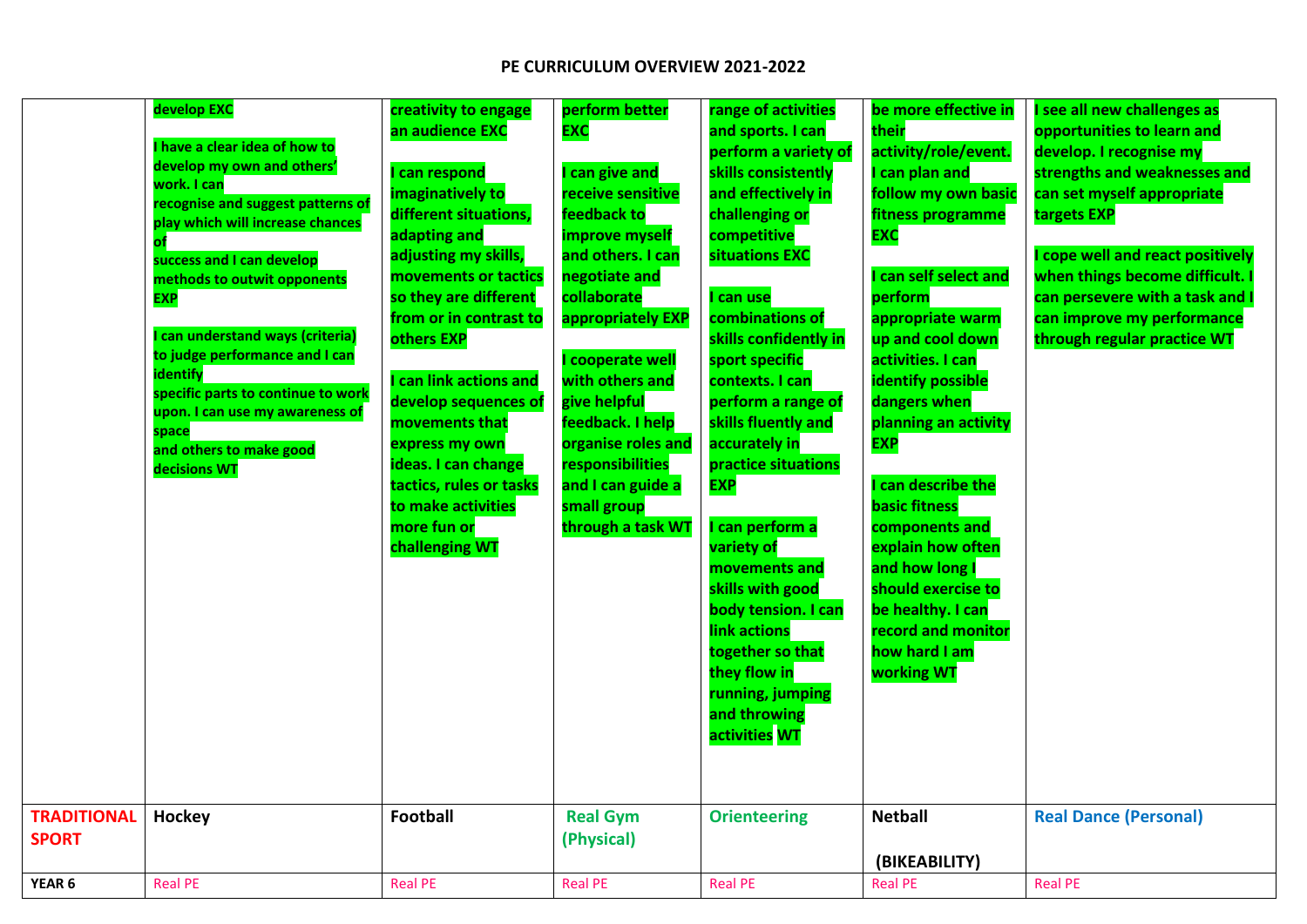| Unit 1 Cognitive                                                      | <b>Unit 2 Creative</b>        | <b>Unit 3 Social</b>                             | <b>Unit 4 Physical</b>                                   | Unit 5 Health and             | <b>Unit 6 Personal</b>             |
|-----------------------------------------------------------------------|-------------------------------|--------------------------------------------------|----------------------------------------------------------|-------------------------------|------------------------------------|
|                                                                       |                               |                                                  |                                                          | <b>Fitness</b>                |                                    |
| <b>Coordination: Ball Skills</b>                                      | <b>Static Balance: Seated</b> | <b>Dynamic Balance:</b>                          | <b>Static Balance: One</b>                               | <b>Static Balance: Stance</b> | <b>Agility: Ball chasing</b>       |
| (FUNS 9)                                                              | (FUNS 2)                      | On a line                                        | Leg                                                      | (FUNS 4)                      | $($ FUNS 11 $)$                    |
|                                                                       |                               | (FUNS 5)                                         | (FUNS 1)                                                 |                               |                                    |
| <b>Agility: Reaction/Response</b>                                     | <b>Static Balance: Floor</b>  |                                                  |                                                          | <b>Coordination:</b>          | <b>Coordination: Sending and</b>   |
| (FUNS 12)                                                             | work<br>(FUNS 3)              | <b>Counter Balance:</b><br><b>With a partner</b> | <b>Dynamic Balance to</b><br><b>Agility: Jumping and</b> | <b>Footwork</b><br>(FUNS10)   | <b>Receiving</b><br><b>FUNS 8)</b> |
| <b>Cog Learning focus:</b>                                            |                               | (FUNS 7)                                         | Landing                                                  |                               |                                    |
| can review, analyse and                                               | <b>Cog Learning focus:</b>    |                                                  | <b>FUNS 6)</b>                                           | <b>Cog Learning focus:</b>    | <b>Cog Learning focus:</b>         |
| evaluate my own and others'                                           | can effectively               | <b>Cog Learning focus:</b>                       |                                                          | can explain how               | can create my own learning         |
| strengths and                                                         | disguise what I am            | can involve                                      |                                                          | individuals need              | plan and revise that plan when     |
| weaknesses and I can read and                                         | about to do next.             | others and                                       |                                                          | different types and           | necessary. I can accept critical   |
| react to different game situations                                    | can use variety and           | motivate those                                   |                                                          | levels of fitness to          | feedback and make changes EXC      |
| as they                                                               | creativity to engage          | around me to                                     | <b>Cog Learning focus:</b>                               | be more effective in          |                                    |
| develop EXC                                                           | an audience EXC               | perform better                                   | can effectively                                          | their                         | I see all new challenges as        |
|                                                                       |                               | <b>EXC</b>                                       | transfer skills and                                      | activity/role/event.          | opportunities to learn and         |
| I have a clear idea of how to                                         | can respond                   |                                                  | movements across a                                       | can plan and                  | develop. I recognise my            |
| develop my own and others'                                            | imaginatively to              | can give and                                     | range of activities                                      | follow my own basic           | strengths and weaknesses and       |
| work. I can                                                           | different situations,         | receive sensitive                                | and sports. I can                                        |                               | can set myself appropriate         |
| recognise and suggest patterns of<br>play which will increase chances |                               | feedback to                                      | perform a variety of                                     | fitness programme             |                                    |
| оf                                                                    | adapting and                  | improve myself                                   | skills consistently                                      | <b>EXC</b>                    | targets EXP                        |
| success and I can develop                                             | adjusting my skills,          | and others. I can                                | and effectively in                                       |                               |                                    |
| methods to outwit opponents                                           | movements or tactics          | negotiate and                                    | challenging or                                           | can self select and           | cope well and react positively     |
| <b>EXP</b>                                                            | so they are different         | collaborate                                      | competitive                                              | perform                       | when things become difficult.      |
|                                                                       | from or in contrast to        | appropriately EXP                                | situations EXC                                           | appropriate warm              | can persevere with a task and I    |
| can understand ways (criteria)                                        | others EXP                    |                                                  |                                                          | up and cool down              | can improve my performance         |
| to judge performance and I can                                        |                               | cooperate well                                   | can use                                                  | activities. I can             | through regular practice WT        |
| identify                                                              | can link actions and          | with others and                                  | combinations of                                          | <b>identify possible</b>      |                                    |
| specific parts to continue to work                                    | develop sequences of          | give helpful                                     | skills confidently in                                    | dangers when                  |                                    |
| upon. I can use my awareness of                                       | movements that                | feedback. I help                                 | sport specific                                           | planning an activity          |                                    |
| space                                                                 | express my own                | organise roles and                               | contexts. I can                                          | <b>EXP</b>                    |                                    |
| and others to make good<br>decisions WT                               | ideas. I can change           |                                                  | perform a range of                                       |                               |                                    |
|                                                                       | tactics, rules or tasks       | responsibilities<br>and I can guide a            | skills fluently and                                      | can describe the              |                                    |
|                                                                       | to make activities            |                                                  | accurately in                                            | <b>basic fitness</b>          |                                    |
|                                                                       | more fun or                   | small group                                      | practice situations                                      | components and                |                                    |
|                                                                       | challenging WT                | through a task WT                                | <b>EXP</b>                                               | explain how often             |                                    |
|                                                                       |                               |                                                  |                                                          | and how long I                |                                    |
|                                                                       |                               |                                                  |                                                          | should exercise to            |                                    |
|                                                                       |                               |                                                  |                                                          | be healthy. I can             |                                    |